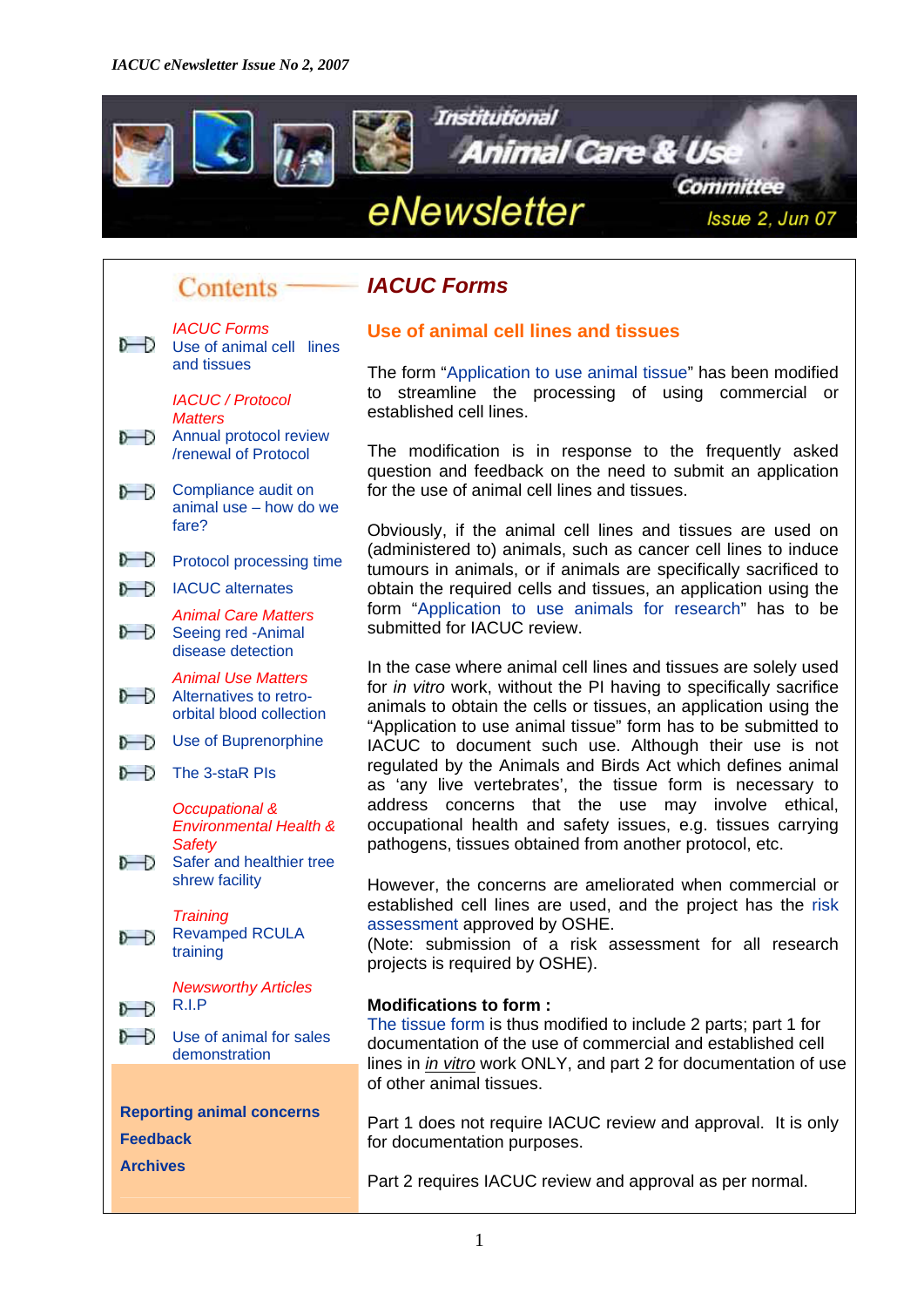<span id="page-1-0"></span>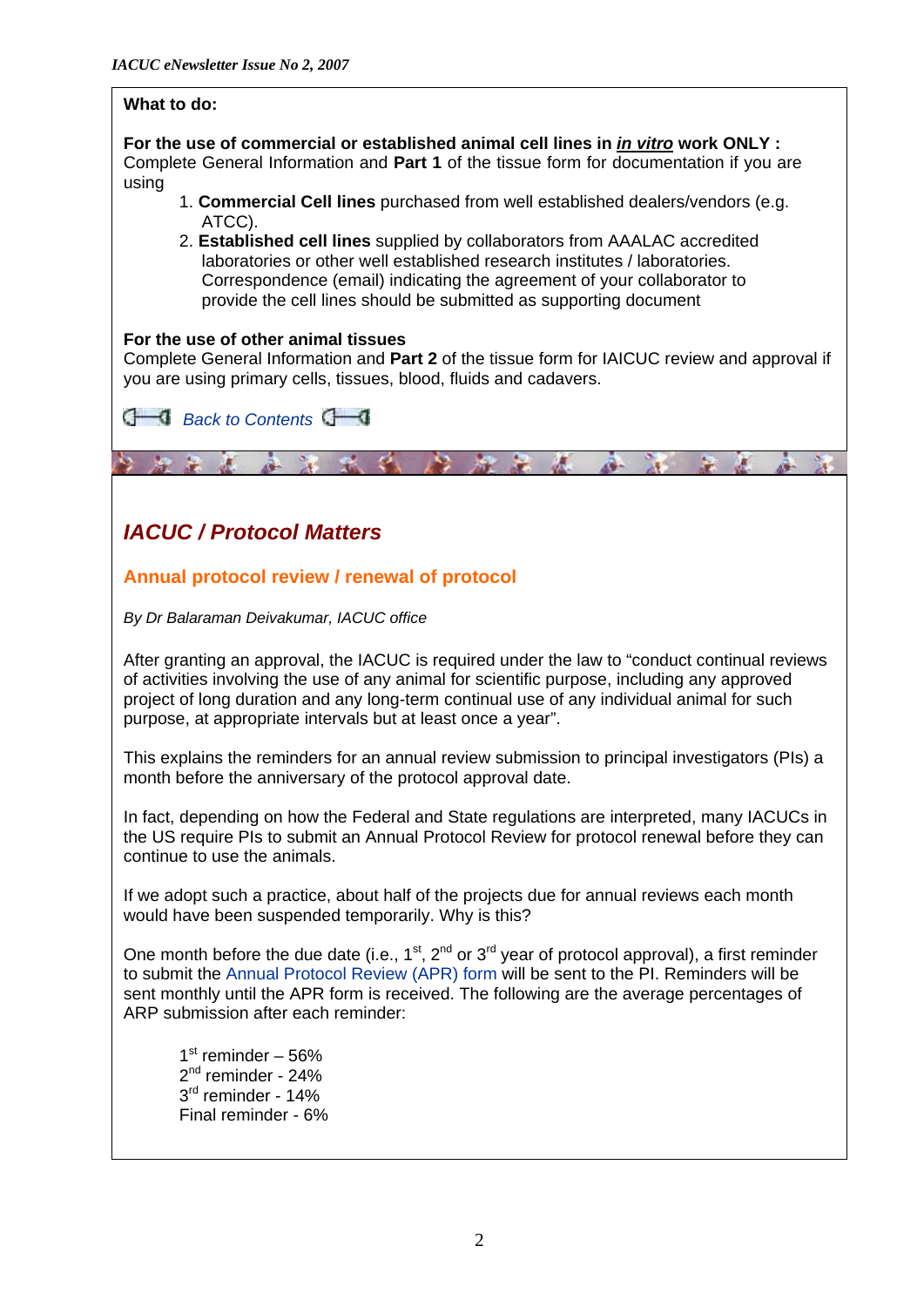The statistics indicate that 44% of the protocols were not 'renewed' on time and animal work should have been suspended. It may be further interpreted that 44% of the PIs are not taking the annual review of protocol seriously. This assumption is supported by the following common discrepancies / inaccuracies in the information provided in the ARP form.

|    | Information provided by PI in the<br><b>APF</b> form                                            | <b>Records from IACUC office</b>                                                                             |
|----|-------------------------------------------------------------------------------------------------|--------------------------------------------------------------------------------------------------------------|
| 1. | no change in the protocol                                                                       | amendments were made to the<br>approved protocol.                                                            |
| 2. | yet to start the animal work; no<br>animal work or no in vivo work was<br>done in the past year | animals have been purchased from<br>CARE.                                                                    |
| 3. | project already completed                                                                       | final report not submitted (soon after<br>completion) until IACUC office sends<br>reminder of annual review. |
| 4. | protocol does not involve breeding<br>of animals                                                | protocol involves breeding of animals                                                                        |
| 5  | APR of an expired protocol<br>submitted                                                         | no amendment submitted for extension<br>of the project.                                                      |

IACUC seeks PIs' understanding and co-operation in this matter. If issues of non-cooperation and non-compliance continue, IACUC would have to impose work suspension.

We would like PIs to note the following:

- 1. The  $1<sup>st</sup>$  reminder will now be sent 2 months ahead of the due date.
- 2. Under the NACLAR Guidelines on Responsibilities of Investigators (chapter 8), a copy of which is included in the course materials in RCULA training, "investigator must inform the IACUC in writing when each Project is completed or discontinued; and the outcome of the Project".

APR forms can be used as a final report to IACUC, but it has to be submitted soon after the project is completed or discontinued.

|  | <b>1</b> Back to Contents |  |
|--|---------------------------|--|
|--|---------------------------|--|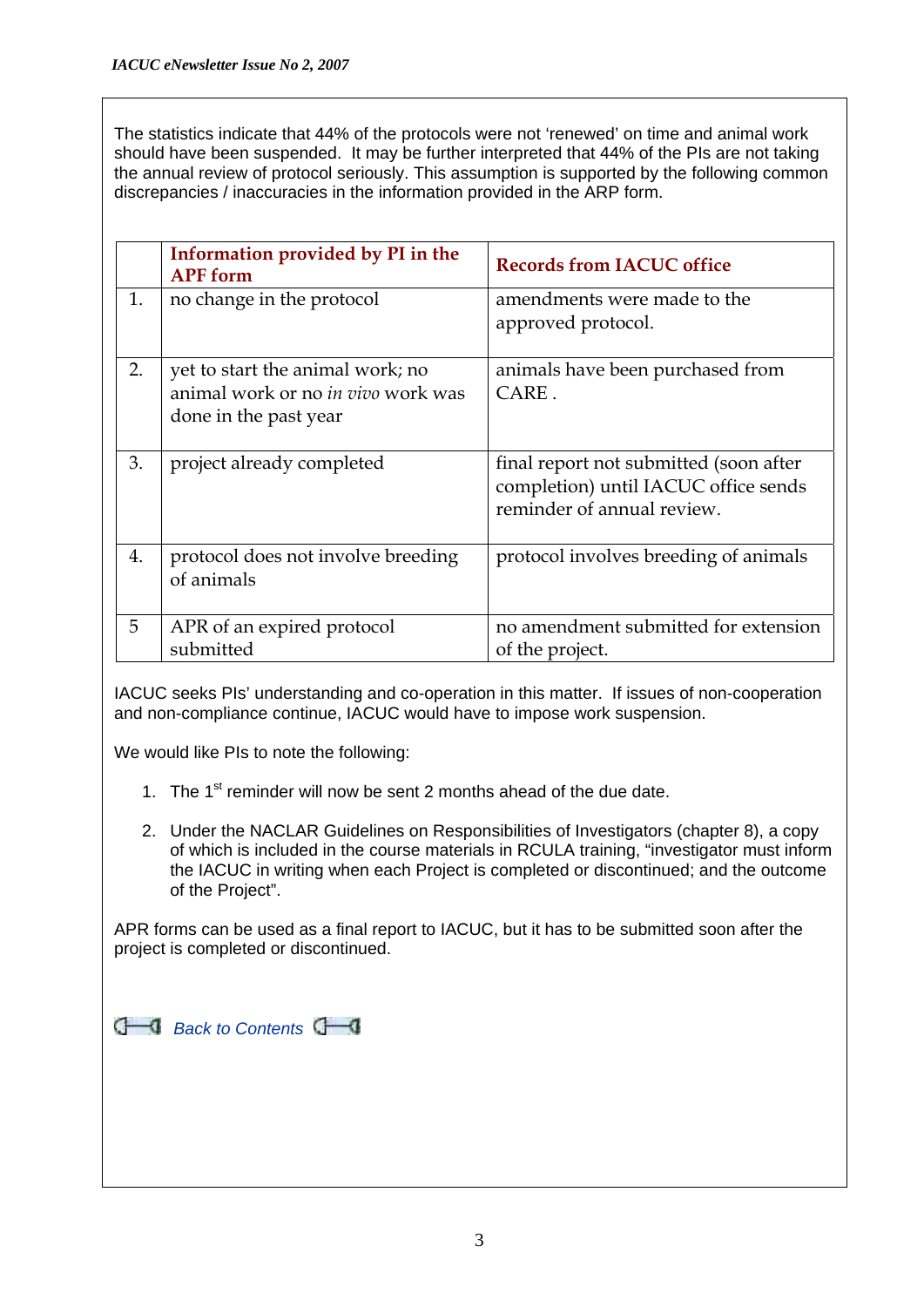### <span id="page-3-0"></span>**Compliance audit on animal use –how did we fare?**

#### *By Dr Mark Vinson Vallarta, IACUC office*

The IACUC audit team began unannounced visits to the laboratories in Feb 07. Generally, IACUC is satisfied with the outcome of the audits so far but non-compliance issues were detected in some.

### **2006 Compliance Audit Statistics**

| Total number of compliance audits conducted              | 10 |
|----------------------------------------------------------|----|
| Total number of protocols audited                        | 47 |
| Total number of laboratories (of 11 departments) visited | 16 |

### **Some deficiencies/deviations (from the approved protocols) detected :**

- 1. Unavailability and/or inaccuracy of records of the following:
	- breeding
	- daily health monitoring
	- post operative monitoring
- 2. Inappropriate method of euthanasia
- 3. Lack of proficiency in handling animals
- 4. Discrepancies in the protocol (which necessitates the submission of an amendment application to IACUC)
- 5. Undeclared housing location
- 6. Personnel at work who were not listed in approved protocol
- 7. Change in endpoints
- 8. Inappropriate or inadequate personal protective equipment
- 9. Inadequate animal care and post-operative care; infrequent monitoring
- 10. Inappropriate methods used in the transportation of animals
- 11. Inadequate housekeeping
- 12. Inappropriate method of animal identification
- 13. Continued use of expired drugs
- 14. Humane endpoints personnel do not know when early euthanasia should be performed for animals experiencing unrelieved pain and distress.
- 15. Copies of the approved protocol are not available
- 16. Completion of project un-reported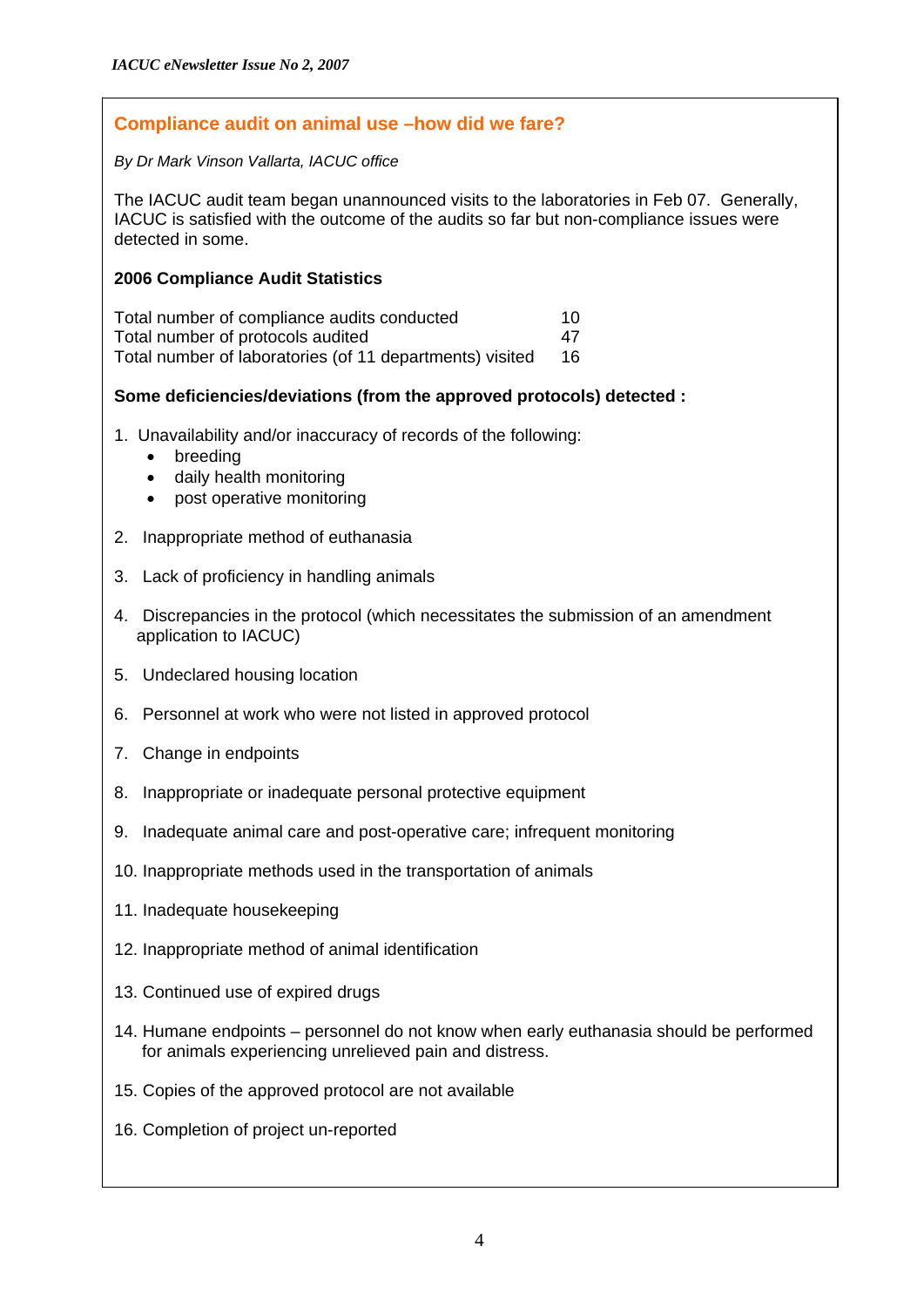<span id="page-4-0"></span>IACUC would like to remind PIs of the seriousness of non-compliance in animal protocols. It may result in project suspension and closure of the laboratory. In fact, two PIs had been censured for serious non-compliance or persistence in non-compliance. They have subsequently rectified the situation.

To minimise inadvertent non-compliance issues, IACUC would like to advise that team members should be familiar with the approved protocol and copies should be made available and accessible to facilitate reference.



## **Protocol processing time**

We are pleased to advise that IACUC office has managed to maintain the processing time of approved protocols to an average of 4 to 6 weeks.

We will continue to ensure that this continues to be on track.



# **IACUC alternates**

To address the problem of a meeting quorum, IACUC has at its meeting on 3 Oct 06, proposed alternates for members in case they are unable to attend a scheduled monthly meeting.

The introduction of alternate members has enabled us to meet quorum and hold meetings as scheduled, thereby avoiding delays in approving animal protocols due to cancellation of nonquorate meetings.

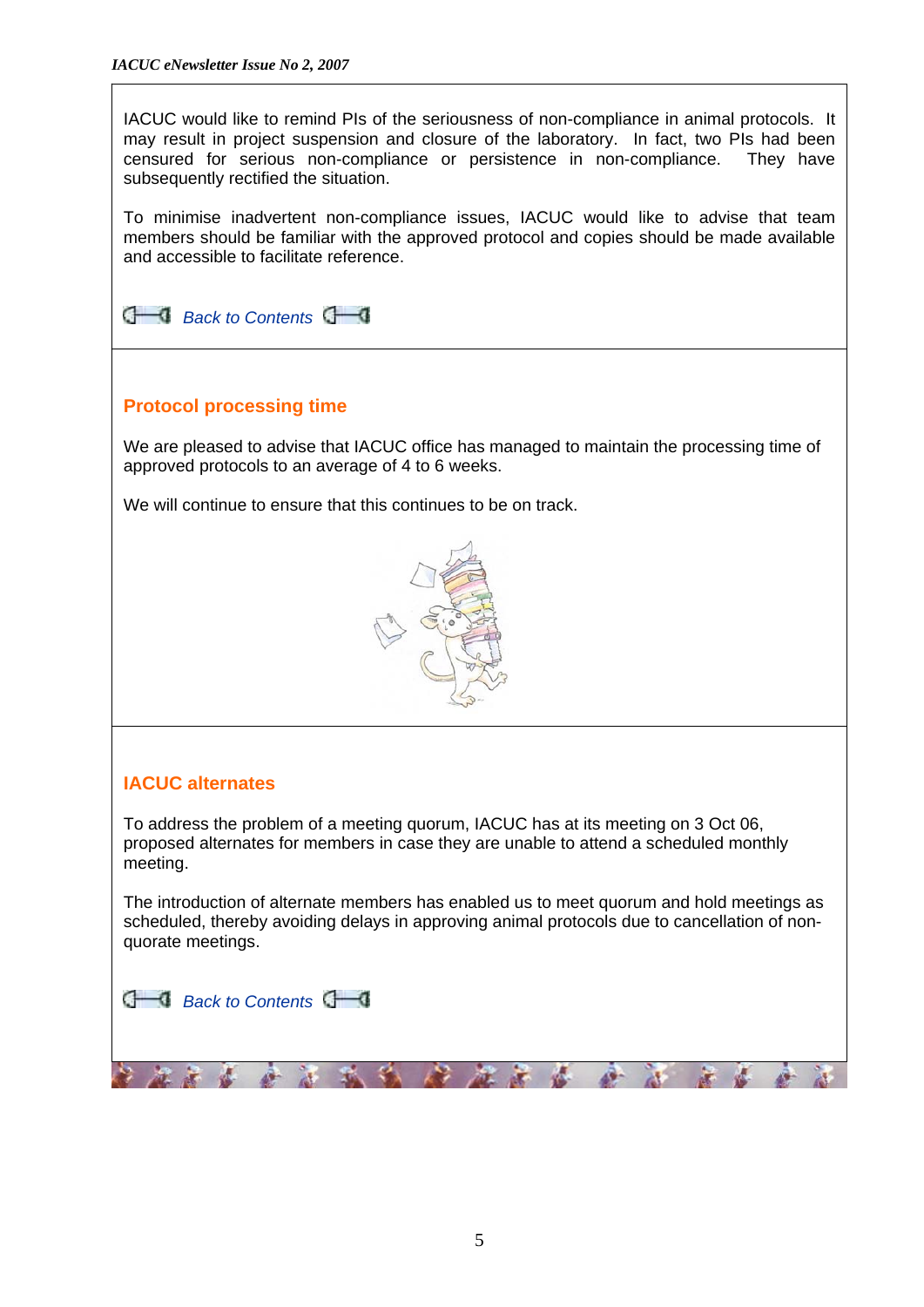<span id="page-5-0"></span>

### **Seeing red – Animal disease detection**

*(Source: Dr Leslie Retnam, LAC)* 

Sentinel animals in LAC's housing facilities are regularly sent for serology multiplex tests for the presence of a number of pathogens. When the sentinel serology indicates animals are positive for any of the pathogens, at least one animal from each cage of the positive racks in the affected animal rooms will be tested by LAC for follow-up serology. Principal investigators (PIs) will be notified of the follow-up serology results when they become available.

In the case where follow-up serology results are positive, you (users of the animal facilities) should be aware of the following:

1. The rooms are now considered "dirty" and will be marked with a **red** health status sheet on the door. The positive rack(s) will also be marked. Work must be conducted by working from "clean" to "dirty" animals. When working in the "dirty" rooms, animals on the positive rack must be handled last.

2. Animals in the positive cages identified on follow-up serology may be euthanized within the animal facility. These animals are **not to be moved out** of their rooms.

3. You should contact the Lab Officers of the facilities **before euthanizing** *any* **animals** housed on positive racks in the rooms. LAC will euthanize these animals for you at no charge.

4. If you have animals in the affected room(s) which are **immuno-compromised**, you should contact the LAC veterinarian (Dr Leslie Retnam via [ahurl@nus.edu.sg](mailto:ahurl@nus.edu.sg) or tel ext 3051) immediately.

5. If you have moved **ANY** animals from these rooms into another room, onto another rack, to another investigator, and/or facility, you should immediately contact the LAC veterinarian (Dr Leslie Retnam's contact details earlier given) as these animals pose a possible health threat to the animals of other investigators within the facility. Moved animals must be tested.

6. Individuals with dirty or suspect (yellow) rooms are expected to restrict animal-related activities to their animal room, as use of shared procedure rooms can advance pathogen spread within the facility.

7. Special or additional measures and precautions may be required when accessing the affected rooms. The protective mechanism will differ depending on the disease and the mode of transmission. For instance, if the affected rooms are positive for Tyzzer's, GDVII and Parvo, the precautions are :

- When entering a 'dirty' room, individuals must don an **additional** pair of gloves over their regular barrier apparel.
- When leaving the 'dirty' room, individuals must remove the additional gloves and dispose of them as they leaving the 'dirty' room, in the 'dirty' room. **Do not** wear these gloves into the hallway, as they may be contaminated.

You should consult the LAC veterinarian on the special or additional measures and precautions to be taken when your rooms are affected.

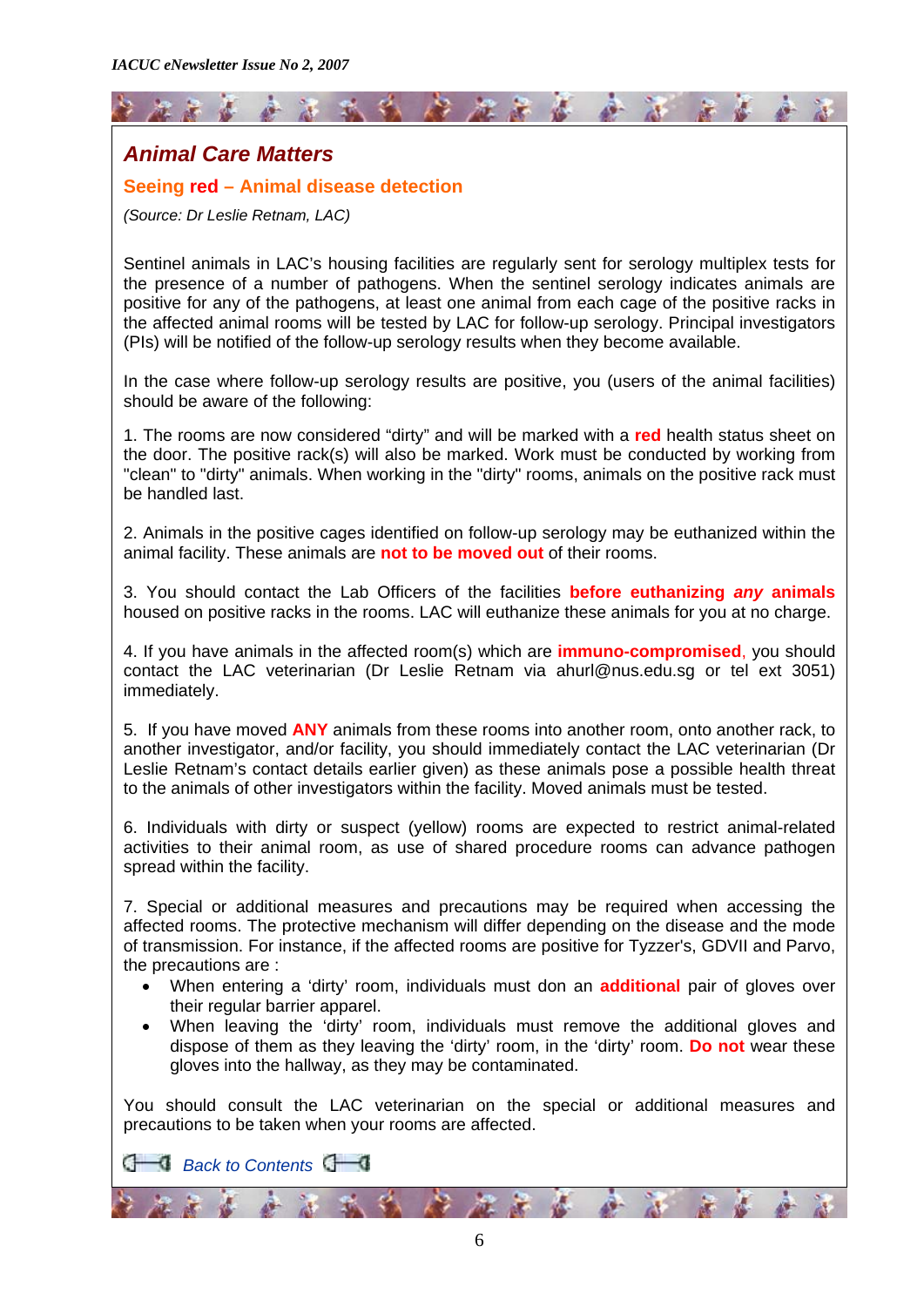# <span id="page-6-0"></span>*Animal Use Matters*

### **Alternatives to retro-orbital blood collection**

*(Source: Dr Leslie Retnam, LAC)* 

We continue to receive protocols describing retro-orbital route as the method of routine/serial blood sample collection. It is a technique that can have severe consequences for the animals and, therefore, the IACUC does not recommend retro-orbital bleeding for non-terminal procedures, other than exceptional and justifiable circumstances, under which the procedure must be performed with anaesthesia and by competent persons and, repeated sampling from the same site (same side of the eye) should not be performed at intervals shorter than 4 weeks. It is, however, acceptable as a terminal procedure under anaesthesia.

Retro-orbital method can easily be replaced by the following techniques:

### *1. Facial vein (limited to adult mice):*

This is a relatively new technique and repeated sampling is possible by using alternate sides of the face in the area of the mandible. The sample may be a mixture of venous and arterial blood. The method is said to require less training than tail, retro-orbital sampling to reliably withdraw a reasonable quantity of blood. It may be performed on conscious animals that are properly restrained to allow proper site alignment and venous compression for good blood flow (see Figure below). A minimal amount of equipment is required and can be performed relatively rapidly. 20G or smaller size needles should be used to prevent excessive bleeding.



Note: Eyes are not bulging here. Risk of not obtaining blood.

Facial Vein. Your target blood vessel, running just along the bottom of the mandible (jaw).

More information on this technique may be found at the web site: [http://www.ahc.umn.edu/rar/facial\\_vein.html](http://www.ahc.umn.edu/rar/facial_vein.html)

For video clips, see the following commercial video at Medipoint: (Windows Media) [http://www.medipoint.com/html/directions\\_for\\_use1.html](http://www.medipoint.com/html/directions_for_use1.html) (Quicktime) [http://www.medipoint.com/html/directions\\_for\\_use2.html](http://www.medipoint.com/html/directions_for_use2.html)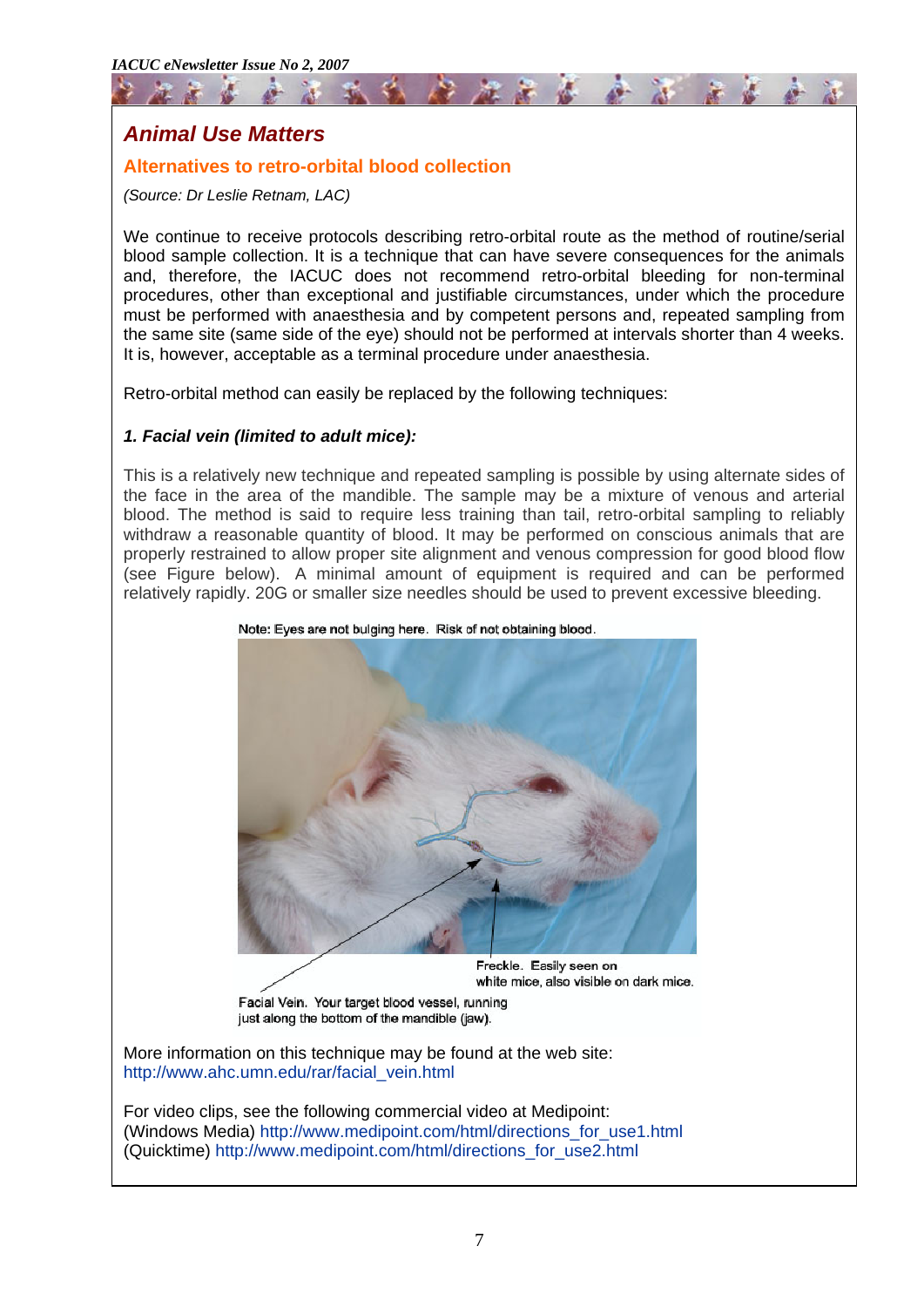### <span id="page-7-0"></span>*2. Saphenous vein:*

A technique for obtaining blood from the saphenous vein of mice and other small animals has been described and is rapidly becoming the technique of choice for many investigators.

This procedure does not require that the mouse be anesthetized to collect a blood sample, and is much less invasive than retro-orbital method. A tube can be used to restrain the mouse, and the hind leg is extended by applying gentle downward pressure just above the knee. The hair over the tarsal area is shaved with clippers followed by a number 11 scalpel blade, and the vein is pricked with a needle (25 gauge is usually adequate). Blood can be collected in a microcapillary tube.

Smearing a small amount of silicone grease over the area to be punctured helps to prevent the blood from coming into contact with the skin and minimizes blood clotting.

When the blood has been collected, gentle pressure applied with a piece of gauze should be used to effect hemostasis. Pictures demonstrating this technique may be found at the web site: [http://www.uib.no/vivariet/mou\\_blood/Blood\\_coll\\_mice\\_.html](http://www.uib.no/vivariet/mou_blood/Blood_coll_mice_.html)

**C** [Back to Contents](#page-0-0)

### **An update on the use of Buprenorphine**

*(Source: from the "Vet Regulatory News" June 2007).* 

In Aug 06, AVA received notification from MOH that Buprenorphine or B has been classified as a Class A Controlled Drug under the First Schedule of the Misuse of Drugs Act w.e.f. 14 Aug 06. The sole supplier, Schering-Plough can no longer import B which effectively bans the use of B for vet use.

MOH received an appeal from a vet for MOH to allow the use of B as an analgesic for veterinary practice. On 16 Mar 07, AVA sought feedback from practicing vets on MOH's position and requested vets to indicate if they are required to use B in their course of work. AVA has sent the consolidated feedback and appeal for MOH to re-consider permitting vets to use B as an effective analgesia for alleviation of pain in animals.

In May 2007, MOH replied to indicate that AVA should discuss the matter with the Central Narcotics Bureau (CNB) as the use of B falls under the Misuse of Drugs Act.

The AVA is currently in talks with CNB and would update the veterinary community accordingly.

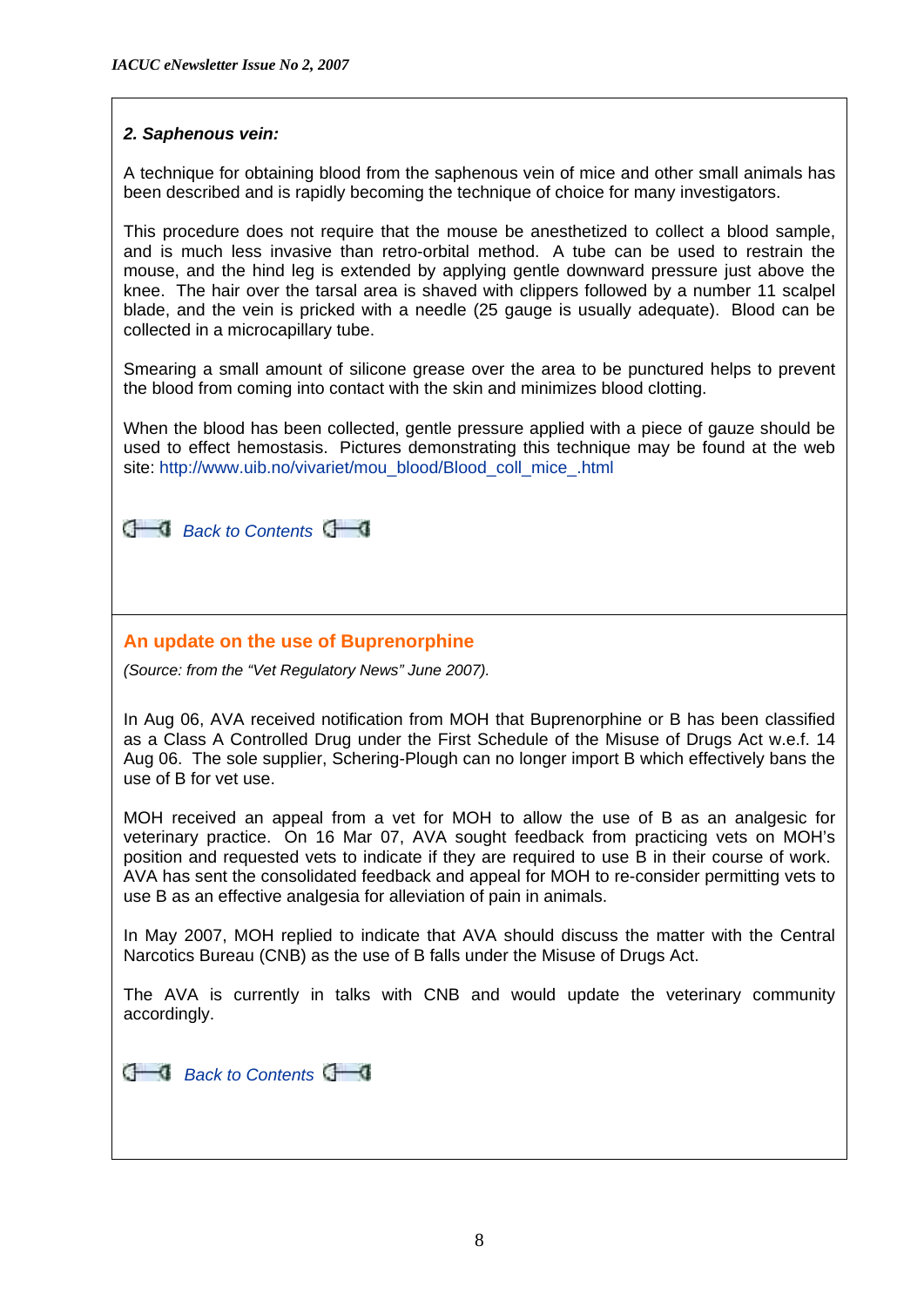2366

 $\mathcal{R}$ 

武学

### <span id="page-8-0"></span>**The 3-staR PIs**

*By Dr Balaraman Deivakumar, IACUC office* 

It is gratifying that some researchers are taking the 3Rs principles of animal care and use seriously. They have **R**eplaced animals, **R**educed animal numbers or **R**efined procedures to animals, during the course of their project.

The IACUC is pleased to list these researchers below in appreciation of their efforts :

| Name of the PI/<br><b>Department</b>     | <b>Replacement / Reduction / Refinement</b>                                                                                                                                                                                   |  |  |
|------------------------------------------|-------------------------------------------------------------------------------------------------------------------------------------------------------------------------------------------------------------------------------|--|--|
| Prof Ariff Bongso<br>0 & G               | <b>Refinement:</b> Use of finer gauge hypodermic needles for administration of<br>substances.                                                                                                                                 |  |  |
| Dr Steve Cheung Nam Sang<br>Biochemistry | <b>Refinement:</b> Euthanasia by $CO2$ instead of cervical dislocation.                                                                                                                                                       |  |  |
| Prof Chou Loke Ming<br>DBS               | Reduction: Animal sampling indicated small size animals were not<br>suitable. The experimental group for small size animals was eliminated.                                                                                   |  |  |
| Dr Davide Lomanto<br>Surgery             | <b>Replacement:</b> Live animals were replaced with virtual surgical simulators.<br>Multiple procedures performed on deeply anaesthetized animal before<br>euthanasia, and tissue sharing with other researchers/specialists. |  |  |
| Prof Ding Jeak Ling<br><b>DBS</b>        | Replacement: Use of cell lines instead of live animals to test bioactive<br>peptides.                                                                                                                                         |  |  |
| A/P Feng Si-Shen<br>ChBE                 | Refinement: Improved injection rate of infusion.                                                                                                                                                                              |  |  |
| Dr Gan Yunn Hwen<br>Biochemistry         | Refinement: Instead of infecting the animals, macrophages are isolated<br>and infected; thereby eliminating potential pain and distress due to<br>infection.                                                                  |  |  |
| A/P Go Mei Lin<br>Pharmacy               | <b>Replacement:</b> Use of cell lines instead of live animals to evaluate the<br>neuroprotective effects of synthesized compounds on cells challenged<br>with the neurotoxic agent.                                           |  |  |
| Prof Barry Halliwell<br>Biochemistry     | <b>Reduction:</b> Reduce the number of doses in experiment.                                                                                                                                                                   |  |  |
| A/P M Prakash Hande<br>Physiology        | <b>Replacement:</b> Collect mouse fibroblasts from others (tissue sharing)<br>instead of procuring animals.                                                                                                                   |  |  |
| Prof R Manjunatha Kini<br><b>DBS</b>     | <b>Refinement:</b> Euthanasia by $CO2$ instead of cervical dislocation.                                                                                                                                                       |  |  |
| Dr Koh Hwee Ling<br>Pharmacy             | Refinement: Purchased rabbit blood from LAC, hence minimizing pain<br>and distress to the animals and allowing more experiments to be carried<br>out.                                                                         |  |  |
| Prof Li Fong Yau Sam<br>Chemistry        | Reduction: Reduced number of animals using laser induced fluorescence<br>system.                                                                                                                                              |  |  |
| A/P Eugene K W Sim<br><b>Surgery</b>     | Reduction: Conduct pilot study to establish group sample size.                                                                                                                                                                |  |  |
| A/P Wilder-Smith E P<br>Medicine         | <b>Refinement:</b> Refined procedure to reduce number of tests.                                                                                                                                                               |  |  |
| Dr Zhu Yi-Zhun<br>Pharmacology           | <b>Refinement:</b> Rats are kept warm in between the water maze tests.                                                                                                                                                        |  |  |
| Back to Contents                         |                                                                                                                                                                                                                               |  |  |

 $\frac{d}{dx}$ 

- 12

綦

 $65888$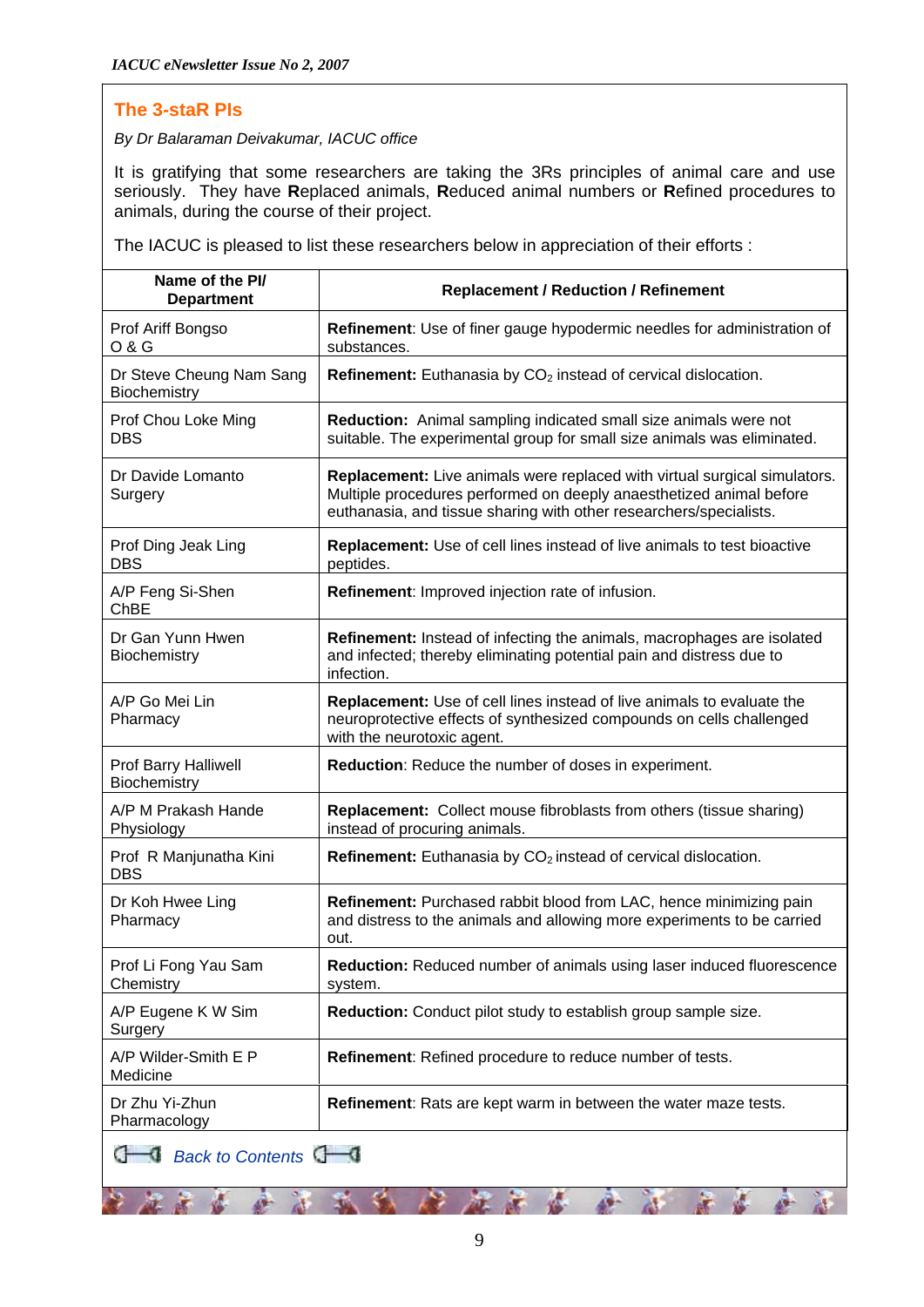<span id="page-9-0"></span>

# *Occupational & Environmental Health & Safety*

**Making the tree shrew facility a safe and healthier place (for personnel and animals)** 

*By Mr G Saravanan, OSHE.* 

A room at AHU has been renovated for animal work involving tree shrews. OSHE conducted a walkthrough inspection before it was commissioned, and the following changes were made by AHU staff to ensure a healthy work environment. .

### **Improved ventilation**

The fans (Fig.1) were configured to give a negative pressure potential in the room, as with any other BSL-2 facility.

Mosquito netting was also installed to prevent mosquito vectors from entering and spreading any potential pathogens that may be present in the animals.



**Figure 1. Fans with mosquito nets** 

### **Anteroom for changing**

The initial design did not have an area demarcated for changing into the appropriate PPE for animal work. An anteroom outside the main lab was designated as a changing area. This provides the demarcation of clean and dirty areas. A fire extinguisher (Fig. 2) was also installed in this area.



**Figure 2. Anteroom**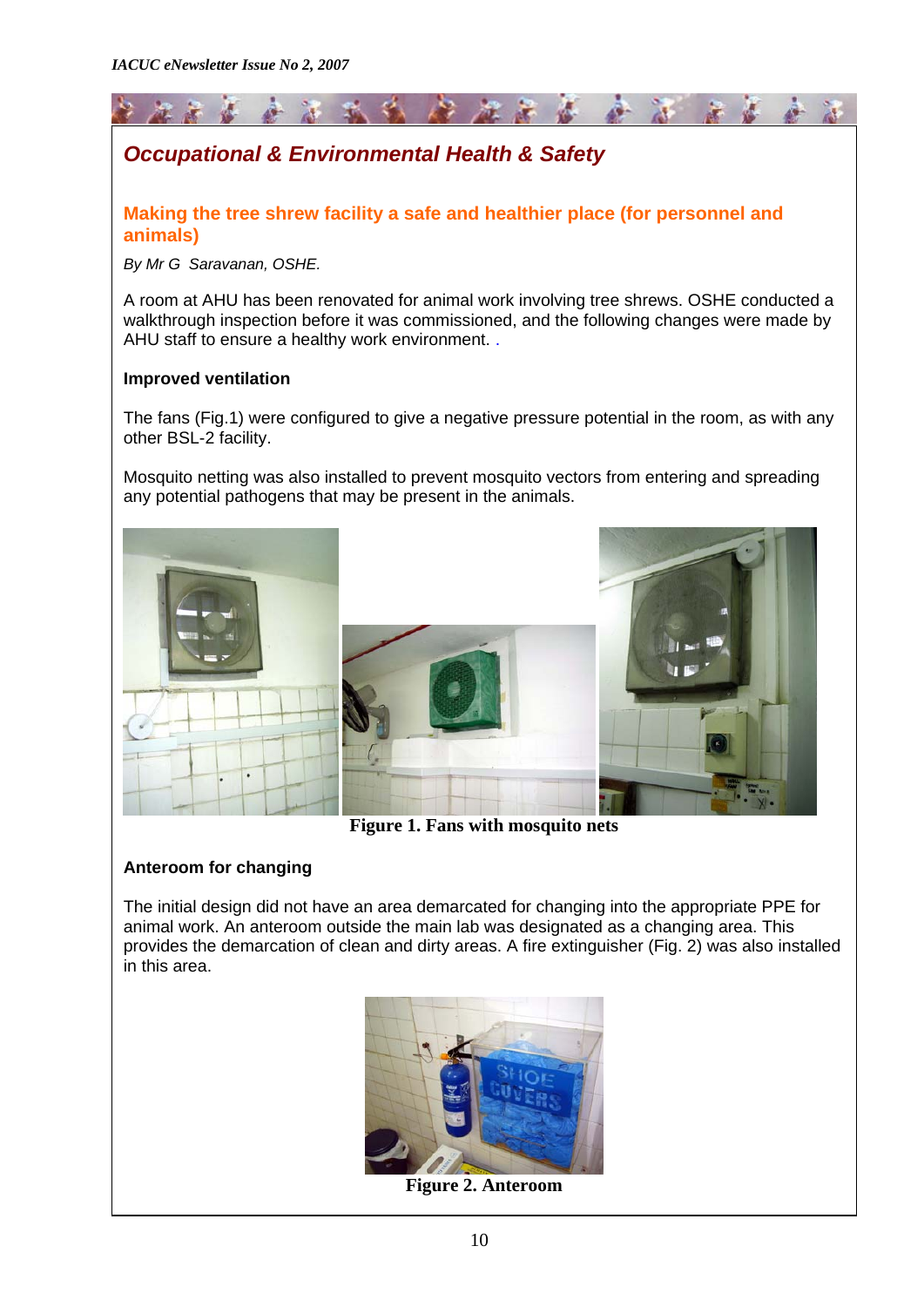An acrylic sheet (Fig. 3) placed outside the main door was intended to deflect rain. This had sharp edges and posed a physical hazard to anyone entering the room. Because of this, the sharp edges were sanded away.



**Figure 3. Acrylic sheet at entrance** 

Lighting (Fig.4) was improved in the lab through the use of twin fluorescent tubes, alleviating eye strain and fatigue resulting from long hours in the facility.



**Figure 4. Fluorescent lighting in lab** 

These improvements will aid in upholding safety & health standards in NUS.

e.

**What is a tree shrew?** Check it out in [Americazoo.com](http://www.americazoo.com/goto/index/mammals/83.htm)



安全部

基

A-

 $\mathcal{L}$ Ķ.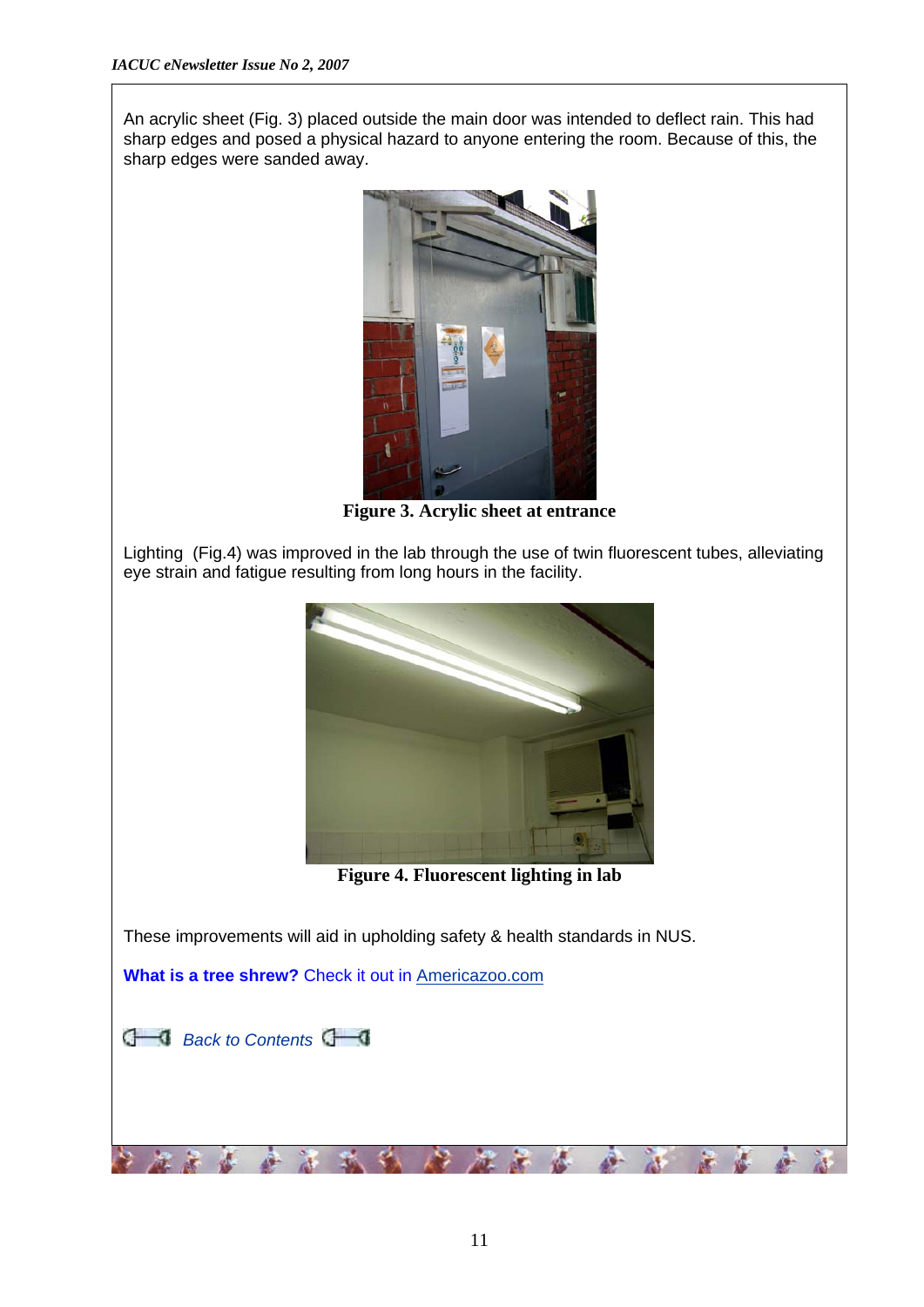# <span id="page-11-0"></span>*Training*

# **Revamped RCULA training**

 *(Source: LAC)* 

The RCULA course has been revamped to address participants' specific training needs and for their convenience.

\* \* \* \* \* \* \* \* \* \* \* \* \*

- 1. Participants can choose to be trained in the species of interest.
- 2. Re-training of participants from NUS is free of charge.
- 3. Training will be conducted monthly, on the  $3<sup>rd</sup>$  Thursday of the month.

# **D A Y O N E**

### **General Lecture Programme**

### **9.00 am to 12.15 pm @ CELS Auditorium**

| $9:00$ am  | Registration and Introduction                                                                       |
|------------|-----------------------------------------------------------------------------------------------------|
| $9:30$ am  | The IACUC - Responsibilities, Functions and Guidelines<br>on completing the IACUC application forms |
| $10:00$ am | Biomedical Research Regulations, NACLAR Guidelines and<br>You                                       |
| $10:30$ am | Q and A                                                                                             |
| $10:45$ am | Coffee Break                                                                                        |
| 11:15 $am$ | The 3R's, Ethical Responsibilities of a Researcher and the Use<br>of Alternatives                   |
| $11:45$ am | Occupational Health and Safety in Biomedical Research                                               |
| 12:15 pm   | Q and A                                                                                             |

### **Rats / Mice : Species specific training including lectures which apply**

### **2.00 pm to 6.00 pm @ AHU**

Species specific training on Rats, on Mice, and on Aseptic Surgery Includes lectures (specific to rats and mice) with information:

- **(i)** Anaesthesia, Analgesia, Recognising Pain,
- **(ii)** Animal Handling & Blood Collection
- **(iii)** Intro to Surgery, Post-op Care and Euthanasia and
- **(iv)** Animal Disease and Diagnosis and Hands-on practical (existing format using video)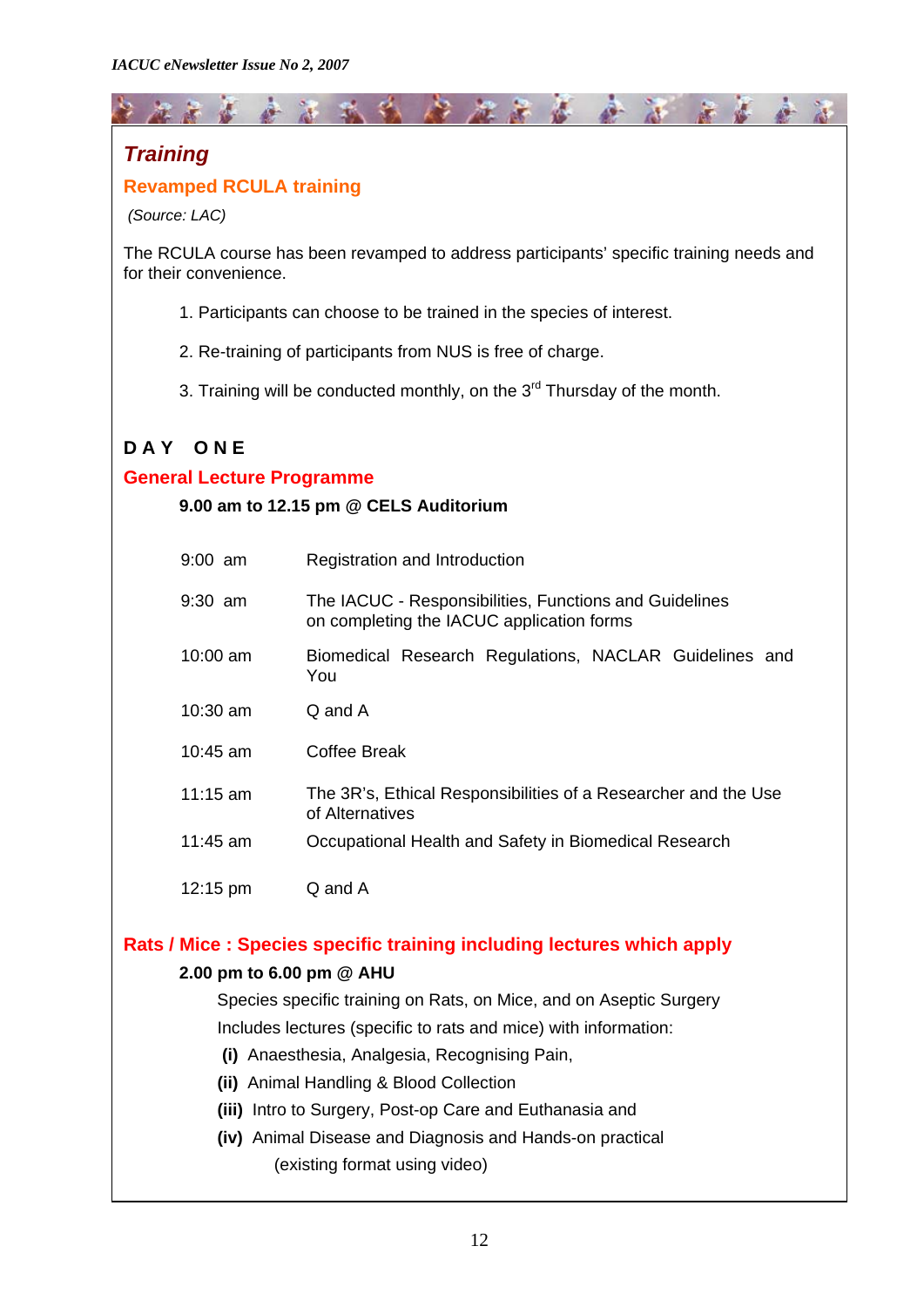# **D A Y T W O**

### **Rabbits / GPigs & Pigs : Species specific training including lectures which apply**

### **9.00am to 1.00 pm @ AHU**

Species specific training on Rabbits and on Guinea pigs (lectures and hands-on)

### **2.00 pm to 6.00 pm @ AHU**

Species specific training on Pigs (lectures only).

## **HOW IT WORKS**

Participants will be trained in individual species.

If a participant would like training in multiple species, eg, mice, rats and rabbits, he/she would need to be present for Day One morning lectures, Day One afternoon for hands-on (for rats and mice) and then attend Day Two morning (for rabbits).

# **COSTS**

mice session.

### **For NUS staff and students:**

| Lectures                        | \$50                                 |  |  |
|---------------------------------|--------------------------------------|--|--|
| Each species specific session   | \$50 (includes re-training sessions) |  |  |
| For non-NUS staff and students: |                                      |  |  |
| Lectures                        | \$80 plus GST                        |  |  |
| Each species specific session   | \$80 plus GST                        |  |  |

If a participant wanted training only in mice, he/she would pay \$50 for lectures plus \$50 for

The charge for species specific sessions includes costs for re-training should a researcher

request or require that.

After attending species specific training on rats and/or mice, if researchers need to use rabbits in future, they are required to attend the next course on species specific training on rabbits. A separate charge of \$50 is applicable.

|  |  | $\Box$ Back to Contents $\Box$ |  |
|--|--|--------------------------------|--|
|--|--|--------------------------------|--|

第五 苏 春 黄 我 我 金 金 金 金 黄 黄 金 金 金